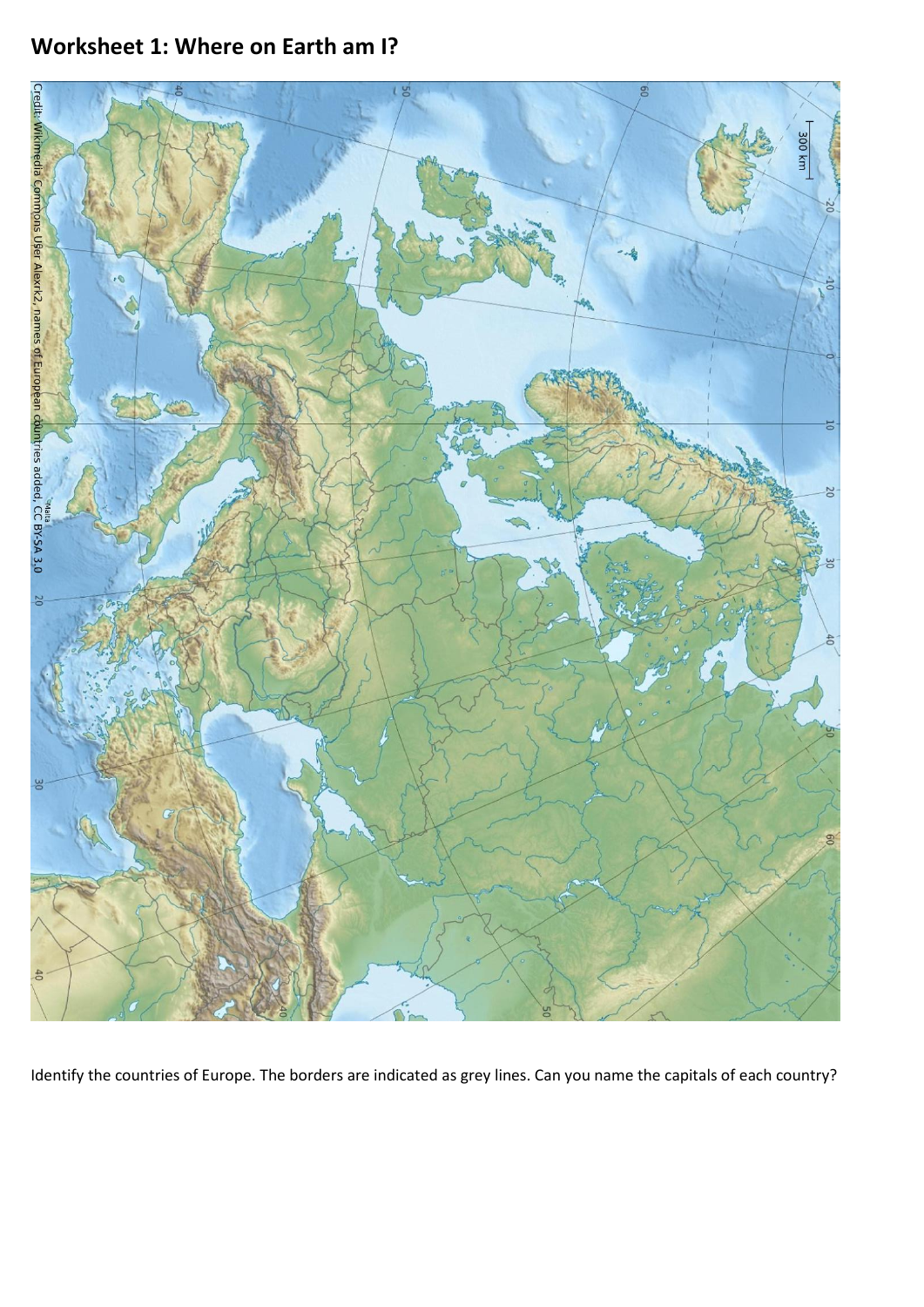# **Worksheet 2: Where on Earth am I?**

## **Task 1: Lost in No-man's land**

Materials:

- Worksheet 2
- Compasses (drawing tool)
- Pencil
- Ruler (at least 20 cm)
- Calculator

You were abducted by aliens and taken on a ride across the solar system. On your return, you were dropped off somewhere in Europe. You have no idea where you are, but luckily you have your GPS receiver with you that should guide you to a place from where you can receive help or return home.

But … oh no … the receiver is broken. Instead of showing your location on Earth, it only displays the signal travel time of four receiving satellite signals. You will have to do it all by yourself.

The time the signals take to get to you are given in milliseconds (1000 ms = 1 s).

Radio signals are transmitted with the speed of light, so you only have to use the constant value of that speed (c = 299792458 m/s) to convert the time into a distance.

Since the clock of the receiver is not perfectly correct, the time on the display can be off from the true value. But you can deal with that later. With the map you find in your pocket and the working calculator function of the GPS receiver, you should be able to get along.

| <b>Satellite</b> | Signal travel time (ms) |           | <b>Correction</b><br>(ms) | Distance (km) |           | Distance on map (cm) |           |
|------------------|-------------------------|-----------|---------------------------|---------------|-----------|----------------------|-----------|
|                  | measured                | corrected | meas-corr                 | measured      | corrected | measured             | corrected |
| Sat 1            | 6.49                    |           |                           |               |           |                      |           |
| Sat 2            | 12.68                   |           |                           |               |           |                      |           |
| Sat 3            | 4.64                    |           |                           |               |           |                      |           |
| Sat 4            | 11.87                   |           |                           |               |           |                      |           |
|                  |                         | Average:  |                           |               |           |                      |           |

## *What is the scale of the map?*

Try to determine the scale of the map as precisely as possible. How many kilometres in real distances correspond to how many millimetres on the map?

## *How far away are the satellites?*

Convert the signal travel times of each of the four satellites into a distance on the map. Remember that the signal travels at a speed of 299792.458 km/s. Add the number to the table above.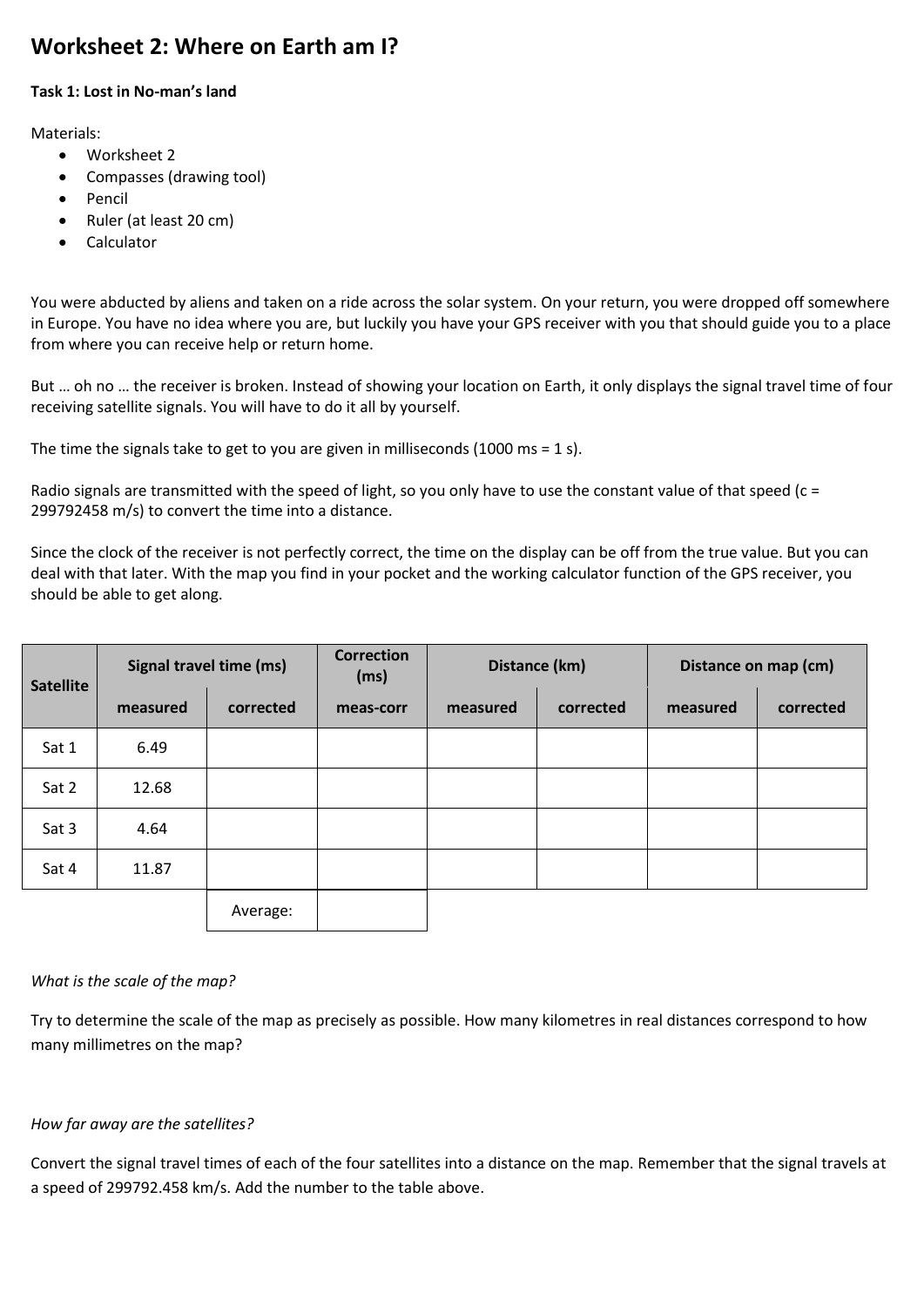## *What is your location?*

Now that you have determined the distances between your location and the satellites, you can use your compasses to draw for each satellite, how far the signals have come. Begin with satellite no. 1. You position must be somewhere on the circle or arc drawn by the compasses. Which are the possible countries of your location? Allow for some uncertainty in determining the length of the signal path.

Continue with the other satellites. What do you notice concerning your likely position after adding each of the satellites?